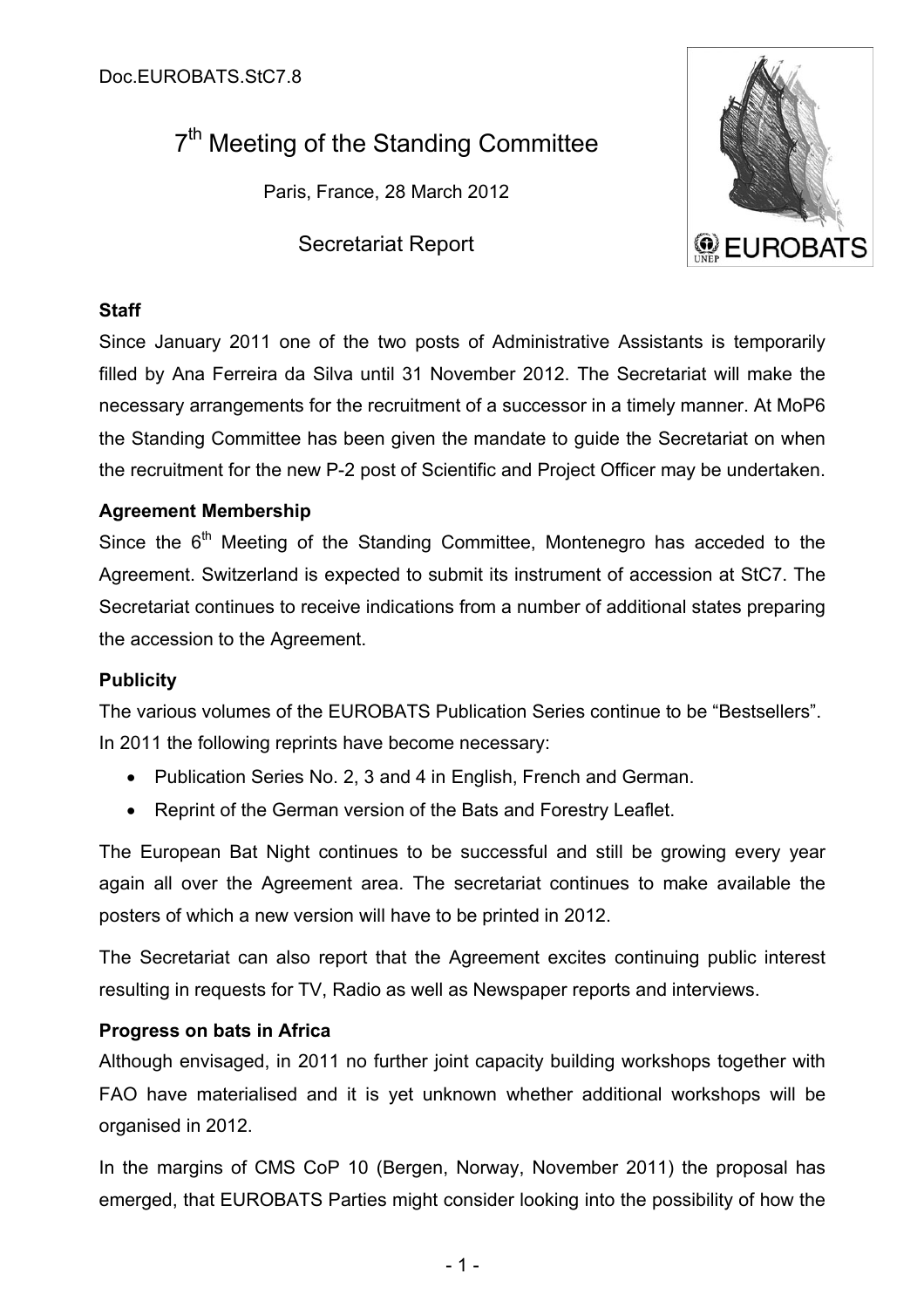activities of their institutions for development co-operation could be combined with promoting and improving bat conservation in Africa. This will be an agenda item at StC7.

# **Special Projects**

In 2011 the Secretariat was able to finance and co-ordinate the following projects through EPI funding.

- Evaluation of riparian forests as guidelines and feeding areas in bat migration (Germany/Austria);
- The Conservation of vulnerable floodplain forests with the help of Pond Bat and Barbastelle (Hungary);
- Bats of Albania from field work and monography to conservation and education (Albania);
- Bats of Bou Hedma National Park: Habitat use and conservation (Tunisia).

A number of further very promising project applications have been received in 2011 and 2012 awaiting final assessment by the EPI Selection Working Group.

# **Year of the Bat**

The "Year of the Bat 2011 – 2012" campaign has clearly dominated the Secretariat's work in 2011.

It was initially envisaged that during 2011, EUROBATS would take the lead and using its established base in Europe, take the Campaign to a strong and healthy start. CMS was set to take over the second year when the Campaign was intended to go global. Unexpectedly, the initial response to the declaration of the YoB initiative was global. It became inevitably clear that from day one (i.e. 2011) the Campaign would be a global rather than regional, initiative.

The first year of the Campaign was highly focused on the need to raise global awareness of the initiative and establish links and contacts within various Non-Governmental Organizations (NGOs), bat and or nature conservation groups and museums. This was done through three main platforms, which are: the Year of the Bat website, EUROBATS contacts and Focal Points (FP), electronic newsletter and lastly, through the use of Web 2.0 tools in particular, Facebook. After a starting base of a pool of enthusiastic contacts were made, attention was shifted to the greater audience – the general public. Information material that is easily distributable, brief yet informative,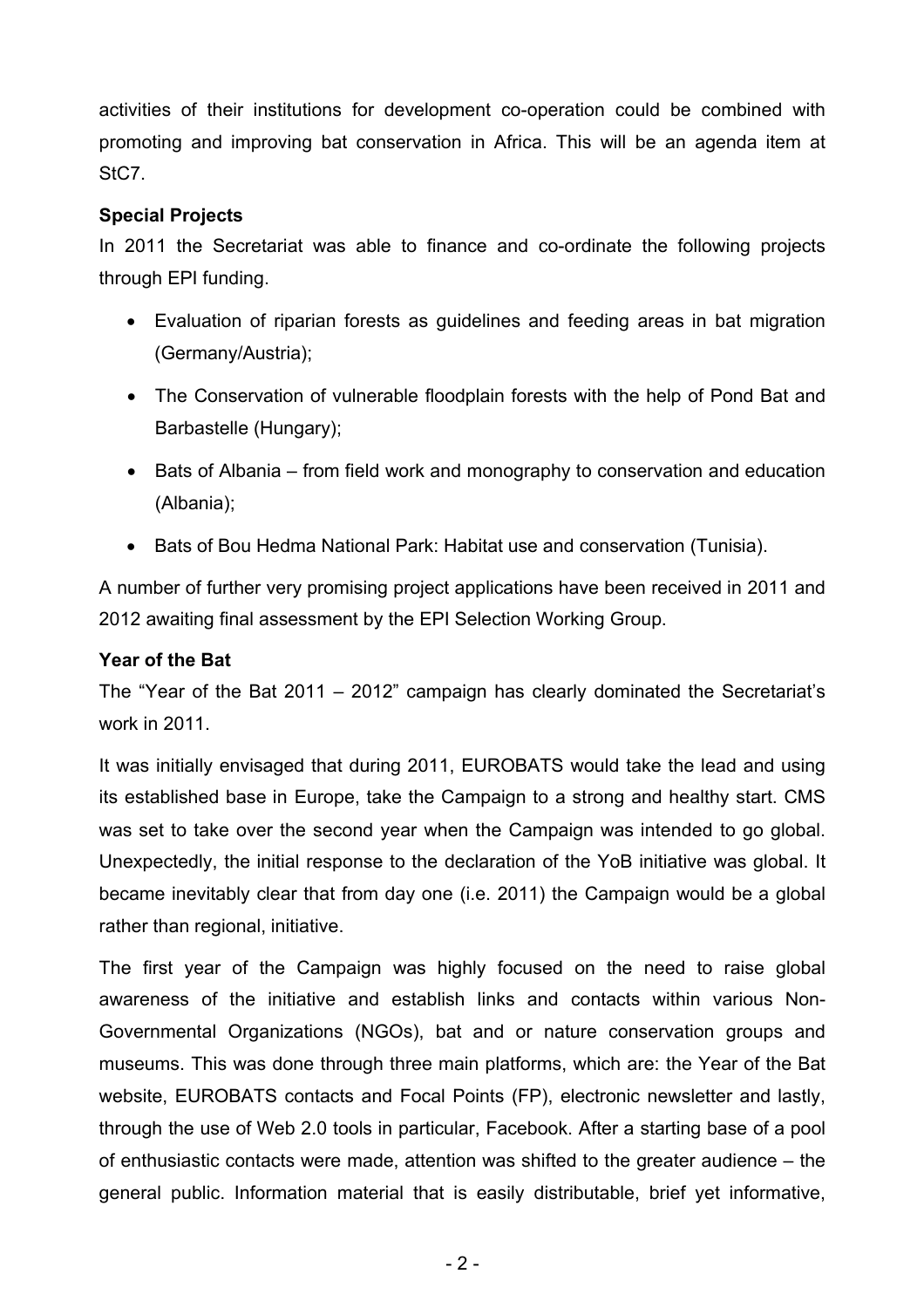essentially engaging and transcending the age and occupation barrier; YoB's ticket to entice people to want to know more about bats, and ultimately, to positively impact bat conservation in whatever means possible to them. A series of promotional material, which included a two-sided flyer, eight sided brochure, Campaign logo stickers, a photo sticker sheet and twenty different postcards highlighting the diversity of bat species found globally.

Successful networking and the appreciation of the Campaign's aims and goals had led to the collaboration of major bat conservation and nature conservation groups in the United States of America (USA), to welcome YoB as a contributor to the new long distance learning initiative. Given the runaway success of "Pollinator LIVE", an online didactic platform aimed to raise awareness and educate individuals about the importance of nature's own pollinators, the developers turned their attention to bats. With a new stronger network of active bat conservation projects and organizations, a decision was taken to launch "BatsLIVE!" A distance learning program aimed specifically at land managers and teachers, to be made available in English and Spanish free of charge. BatsLIVE! is due to be launched and take shape starting 2012.

#### **Online Campaign Growth and Outreach**

With the launch of a Campaign website and the initial push by EUROBATS Focal Points and NGOs, YoB was "online". The website featured key information on bats and the initiative and importantly, provided a form **(Img. 1)** through which interested individuals could get in touch.



#### **Img. 1**

The idea of networking was set on establishing Campaign "Partners". Various institutions from zoos, museums, bat and nature conservation organizations along with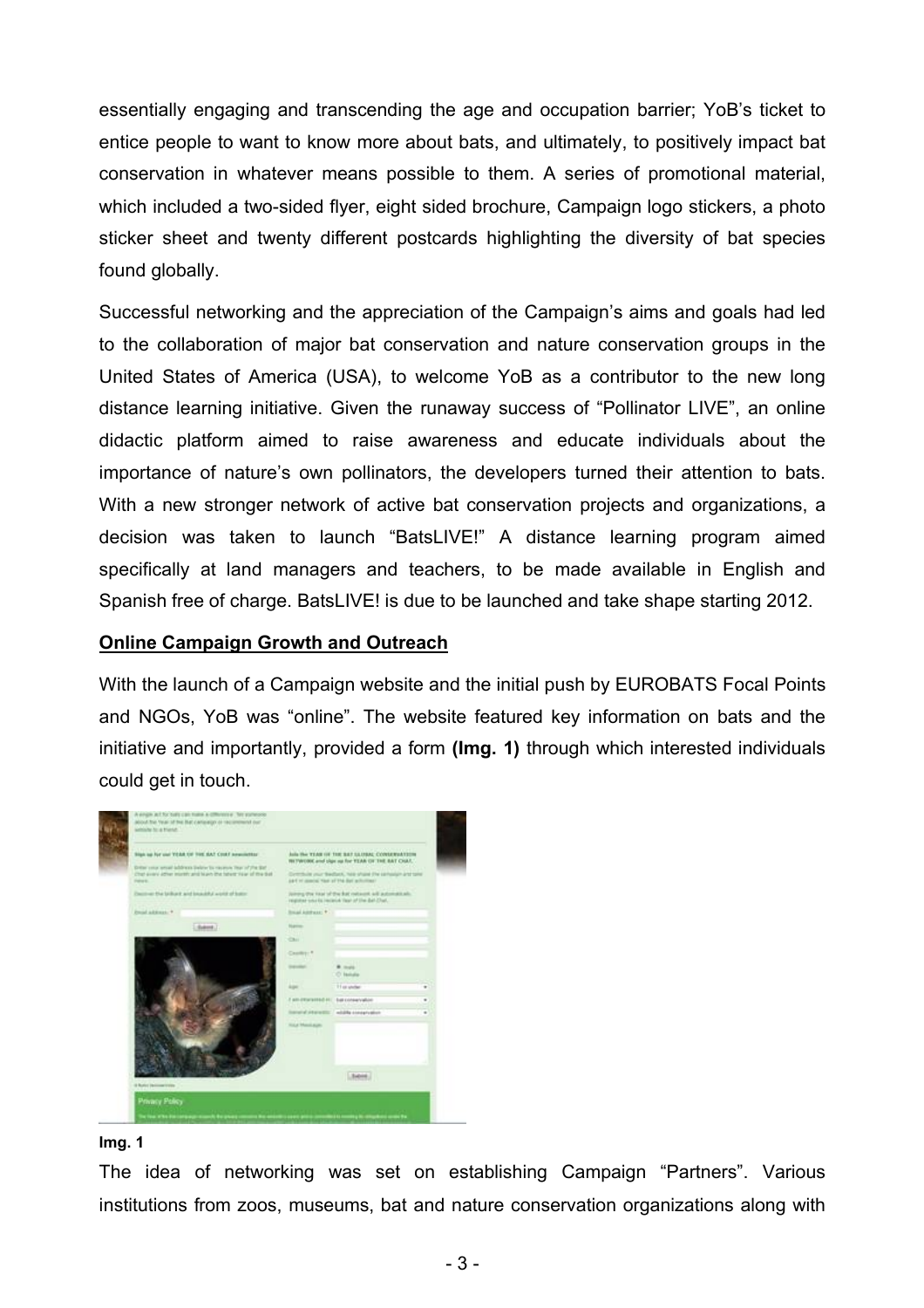interested members of the public, soon took to contacting the Campaign through this form. The information they had sent, and in many cases, their e-mail domains, were looked at to determine if it was an opportunity to "Partner" with the corresponding institution. Partnering simply involved an exchange of logos and its display on both parties' websites. This proved to be an effective method to spread the news of the Campaign and the YoB mailbox was fast filling up with enthusiasm and the will for positive change. Before long, the Partners page on the YoB website, started to take shape **(Img. 2).** There are currently 25 European, 6 North American, 9 South American, 8 Asian and 1 African Partners of YoB.



#### **Img. 2**

The electronic newsletter **(Img. 3)** aims to send out to interested individuals, snippets of activity news and events in order to allow them to keep abreast with the latest happenings. The newsletter is both emailed to subscribers and is also available online.

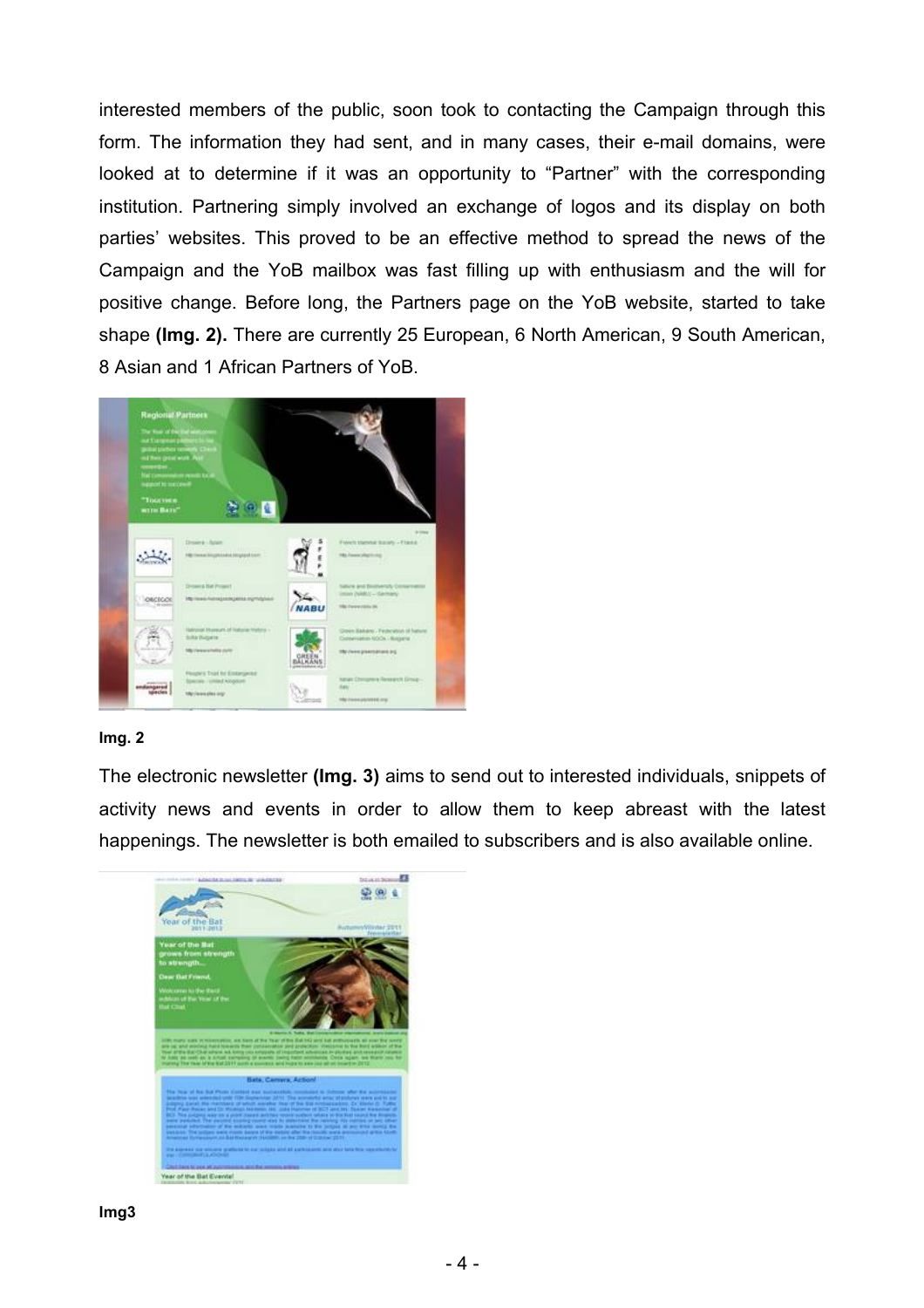In November 2010, the power of Social Media was recognized and the need to exploit this channel was noted. This resulted in the setup of an Organization page on Facebook **(Img. 4)**. A page that initially started with two "Friends" has since taken shape to boast 1800 "Friends" and counting! The Campaign Facebook page is alight with daily activity and has since its launch, taken a shape of its own. It is updated daily and significantly, other Facebook users have also taken up an active role on the Facebook page of the Campaign. The latest news, research advances, videos, pictures and events are all disseminated to the vast user group through this channel. Latest updates to the Facebook page monitoring systems show the extent of the Campaign's outreach with more information on how many people are taking posts made on the Campaign Facebook page and reposting them onto their profiles. This method is a means by which the word of the Campaign catches on like wildfire, and ultimately, the campaign benefits.





#### **Public Awareness**

To expand the outreach of the Campaign, through both local activities and channels as well as to facilitate the work of Partners in their quest to boost the profile of the Campaign and bat conservation, various promotional material were designed to hand out free of charge. The first of the batch was a two sided flyer **(Img. 5)**, the popularity and demand for which was so overwhelming that within weeks of the first print, decision to place orders for a substantial amount was being discussed. Also, soon afterwards, the flyer was translated and printed in nine different languages.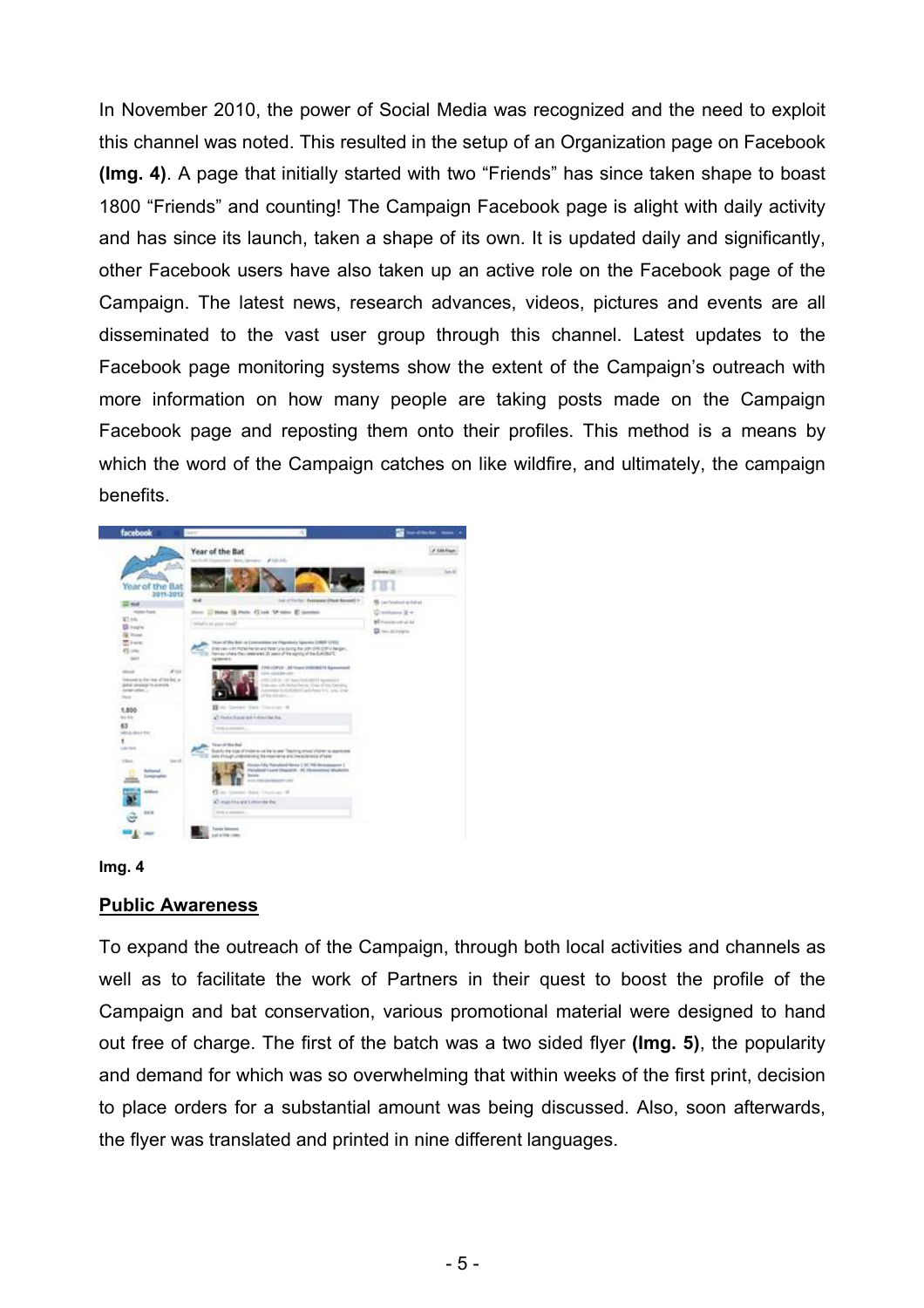

#### **Img. 5**

The eight sided brochure **(Img. 6)** was also soon designed and developed and printed in five languages. The brochure was to be handed out at events, museums, zoos and classrooms and consists of a little more detailed information on both bats and the need for the species conservation.



#### **Img. 6**

Additionally to these information materials, stickers to be handed out were also produced. The logo sticker was printed in five languages and a sheet of photo stickers was also developed and printed. The reception for these quick, attractive and very effective means of campaign promotion was very successful.

Following the initial round of two different postcards produced in the latter months of 2010, the underlying success and realization of potential encouraged the Campaign organizers to select and print twenty different picture postcards to be given out individually or in sets of twenties. The selection of pictures were carefully undertaken to ensure that they presented to everyone, the vast array of bat species, their intricate beauties and to make them aware of the fact that they are present on all parts of the world except the Arctic, Antarctica and some islands of Oceania.

All promotional materials were prominently displayed on the website **Img. 7** and Partners were made aware of their presence so that they could place orders according to the events they were organizing.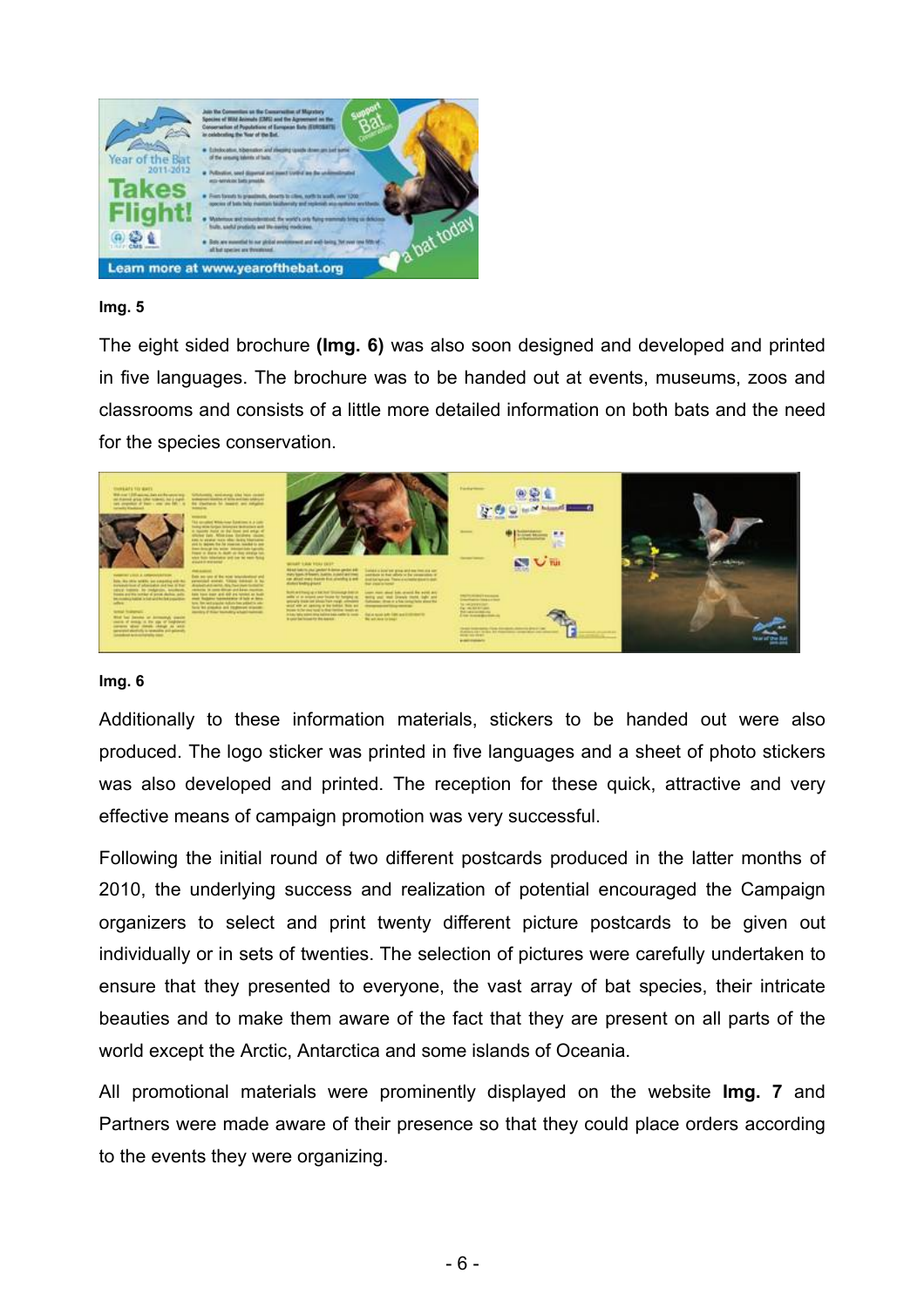

**Img. 7**

## **Year of the Bat Events**

The campaign focused on encouraging Partners to organize and host activities and the Campaign contributed through the supply of promotional materials. The utmost effort was made to ensure that we delivered to our Partners and non-Partners, all or as much as possible of all that they had wanted. We also facilitated the inter-agency correspondence by putting different Partners in contact with others.

One of the requests placed to any new organization choosing to become a Partner was that they keep the Campaign updated regularly with news of upcoming events. As soon as the Campaign received news of events and also pictures and reports of past events, they were placed on the website **(Img. 8)**.



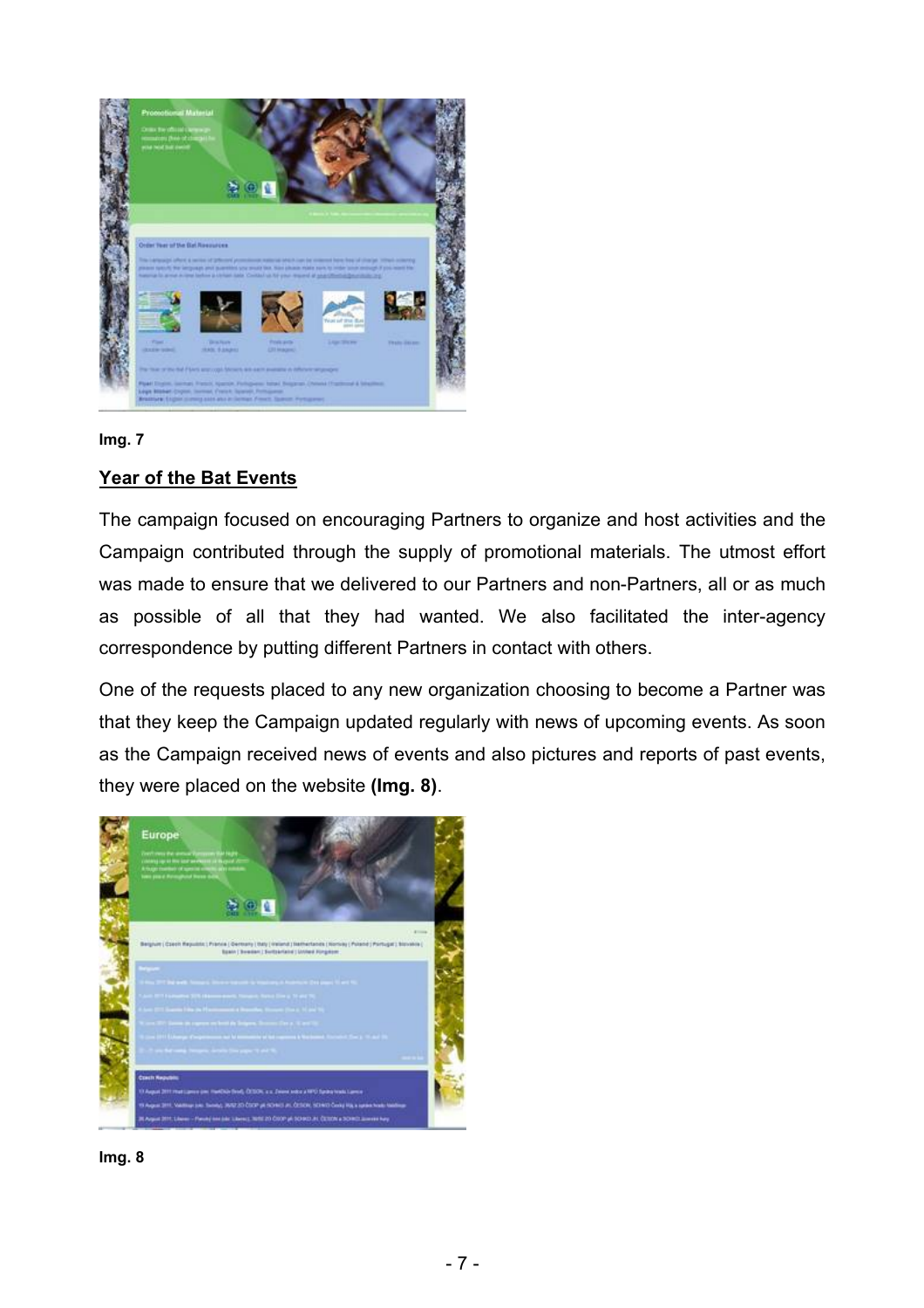In August, the Campaign had organized, with the help of the YoB Ambassadors and founding Partner Organizations, Bat Conservation Trust (BCT) and Bat Conservation International (BCI), a global photo competition. The successful culmination of the event is reflected on the EUROBATS website: http://www.eurobats.org/YoB\_photo\_index.htm

### **Year of the Bat Mail**

The Year of the Bat mailbox with the address domain: yearofthebat@eurobats.org was set up to facilitate communication and ignite interest in bats. Every day, there are emails from interested people from all over the world expressing interest in getting involved, touching base with a bat expert for queries and general support for the initiative. The Mailbox needs to be manned daily as important news of events and potential new contacts emerge. Since the launch of the campaign almost 3.000 messages were received through this channel alone.

# **Campaign Achievements**

It would be a justified statement to make that the campaign has thus far, been an unprecedented success in the area of awareness raising for bats. From the simple form on a website and an established EUROBATS contact list, the campaign has attained voice and light globally. The scope of the campaign also is a measure of its achievement as it is not one where only bat experts, conservation groups and enthusiasts are involved, but a Campaign that has reached classrooms, girl and boy scouts, university lecture halls, children's magazines, print and digital newspapers, books, radio and television. If such a presence was not a sufficient measure of the successful spread, the sheer amount of printed promotional material that has been shifted and sent out, speaks volumes. As far as an awareness raising campaign goes, good work has been done and established. However, there is significant more work to be done to build upon the existing framework and ensure a greater and frequent presence of the Year of the Bat in print and digital media.

# **Budget of the Campaign in 2011**

The table at Annex 1 presents the funds raised for the campaign until the end of 2011 through voluntary contributions and other sources as well as the related expenditure.